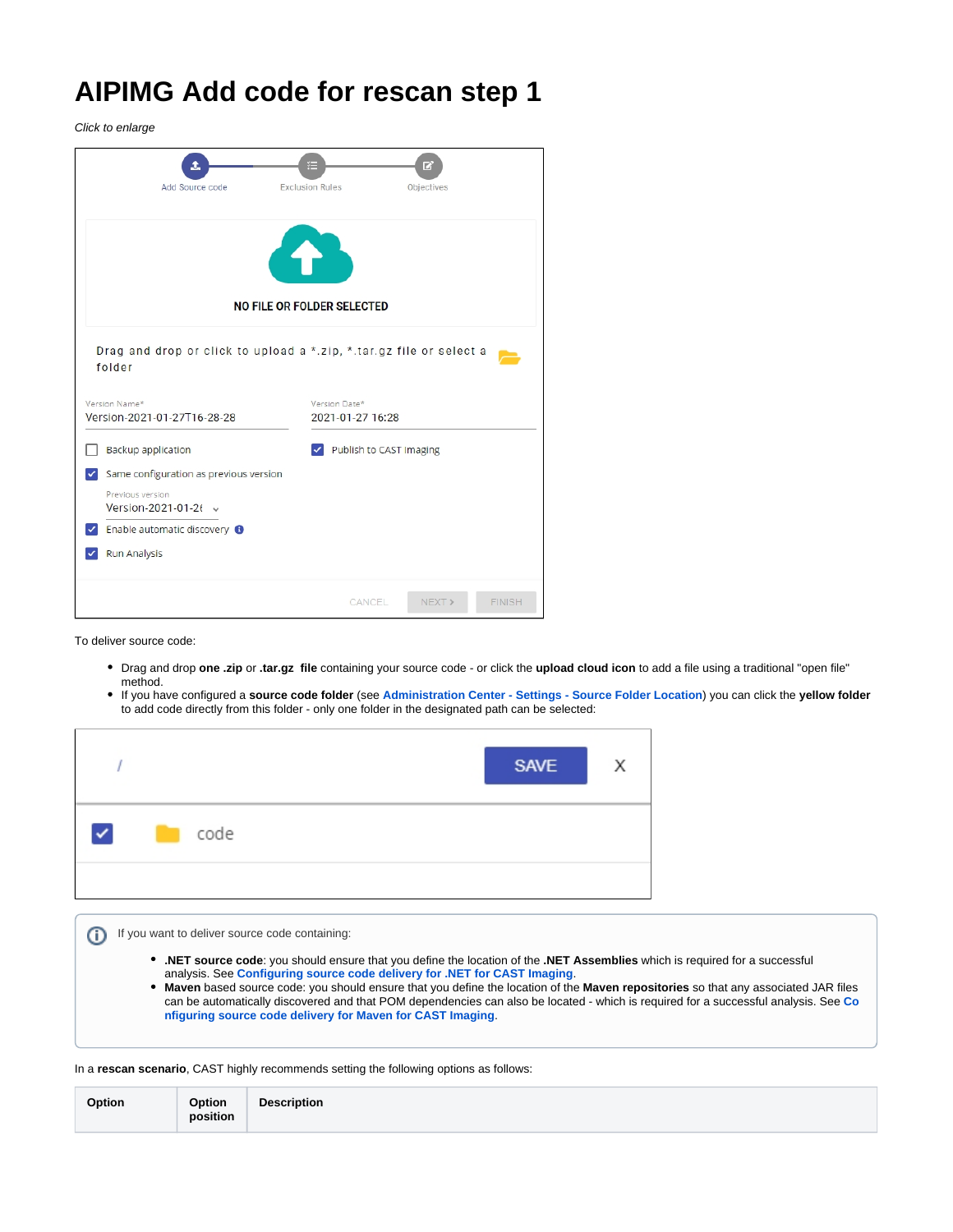| <b>Backup</b><br><b>Application</b>             | <b>ENABLED</b><br>or<br><b>DISABLED</b> | Unticked by default. Selecting the option will cause the Application to be <b>backed up</b> as part of the actions you choose.<br>This may cause some additional processing time while the backup completes. Backups are stored in the following<br>location on the relevant AIP Node and can be managed in Administration Center - Applications - Application<br>Details:                                                                                                                                                                                                                                                                                                                                                                                                                                                                                                                                                                                                                                                                                                                                                |  |
|-------------------------------------------------|-----------------------------------------|---------------------------------------------------------------------------------------------------------------------------------------------------------------------------------------------------------------------------------------------------------------------------------------------------------------------------------------------------------------------------------------------------------------------------------------------------------------------------------------------------------------------------------------------------------------------------------------------------------------------------------------------------------------------------------------------------------------------------------------------------------------------------------------------------------------------------------------------------------------------------------------------------------------------------------------------------------------------------------------------------------------------------------------------------------------------------------------------------------------------------|--|
|                                                 |                                         | %PROGRAMDATA%\CAST\AipConsole\AipNode\backup\ <application_name>\YYYYMMDDHHMM.zip</application_name>                                                                                                                                                                                                                                                                                                                                                                                                                                                                                                                                                                                                                                                                                                                                                                                                                                                                                                                                                                                                                      |  |
| Same<br>configuration<br>as previous<br>version | <b>ENABLED</b>                          | This will ensure that your configuration (Modules, Exclusion Rules and Objectives) are identical to the settings used in<br>the previous version, therefore retaining result continuity, although you are free to make changes to Exclusion Rules<br>and Optimizations if you require by clicking the <b>Next</b> button as highlighted below - note that changing other settings in<br>the wizard may impact the stability of your results. In addition, the option Enable Automatic discovery (see below)<br>will be available (and will be enabled).<br>Click to enlarge<br>土<br>囜<br>Add Source code<br><b>Exclusion Rules</b><br>Objectives<br><b>DELETE</b><br>COMBINED_NEW2.ZIP<br>Drag and drop or click to upload a *.zip, *.tar.gz file or select a<br>folder<br>Version Name*<br>Version Date*<br>Version-2021-01-27T16-28-28<br>2021-01-27 16:28<br>Backup application<br>v Publish to CAST Imaging<br>$\checkmark$ Same configuration as previous version<br>Previous version<br>Version-2021-01-26 v<br>Enable automatic discovery <b>O</b><br>v Run Analysis<br>CANCEL<br><b>NEXT&gt;</b><br><b>FINISH</b> |  |
|                                                 |                                         | When disabled, AIP Console will create a version ignoring any previous Version settings and options - i.e. as if it was<br>a brand new Version.                                                                                                                                                                                                                                                                                                                                                                                                                                                                                                                                                                                                                                                                                                                                                                                                                                                                                                                                                                           |  |
| <b>Enable</b><br><b>Automatic</b><br>discovery  | <b>ENABLED</b>                          | ⋒<br>Only available when adding a new version when a version already exists and when the option Same<br>configuration as previous version (see above) is enabled.<br>When <b>enabled</b> (default position), AIP Console will perform the "code discovery" step and as a consequence, for<br>any new source code added in the new version, new extensions may be downloaded i.e. discovered and<br>force_install extensions (unless a specific <b>Extension Strategy</b> is in place), new packages may be detected and<br>new Analysis Units may be created. Note that new releases of extensions that were used in the previous version<br>will NOT be automatically downloaded, installed and used.<br>When disabled, AIP Console will not perform the "code discovery" step and as a consequence this ensures that<br>٠<br>the configuration of the new version is <b>identical</b> to the configuration used in the previous version even if new<br>source code has been added in the new version. No new extensions will be downloaded and installed and no<br>existing extensions will be updated.                 |  |